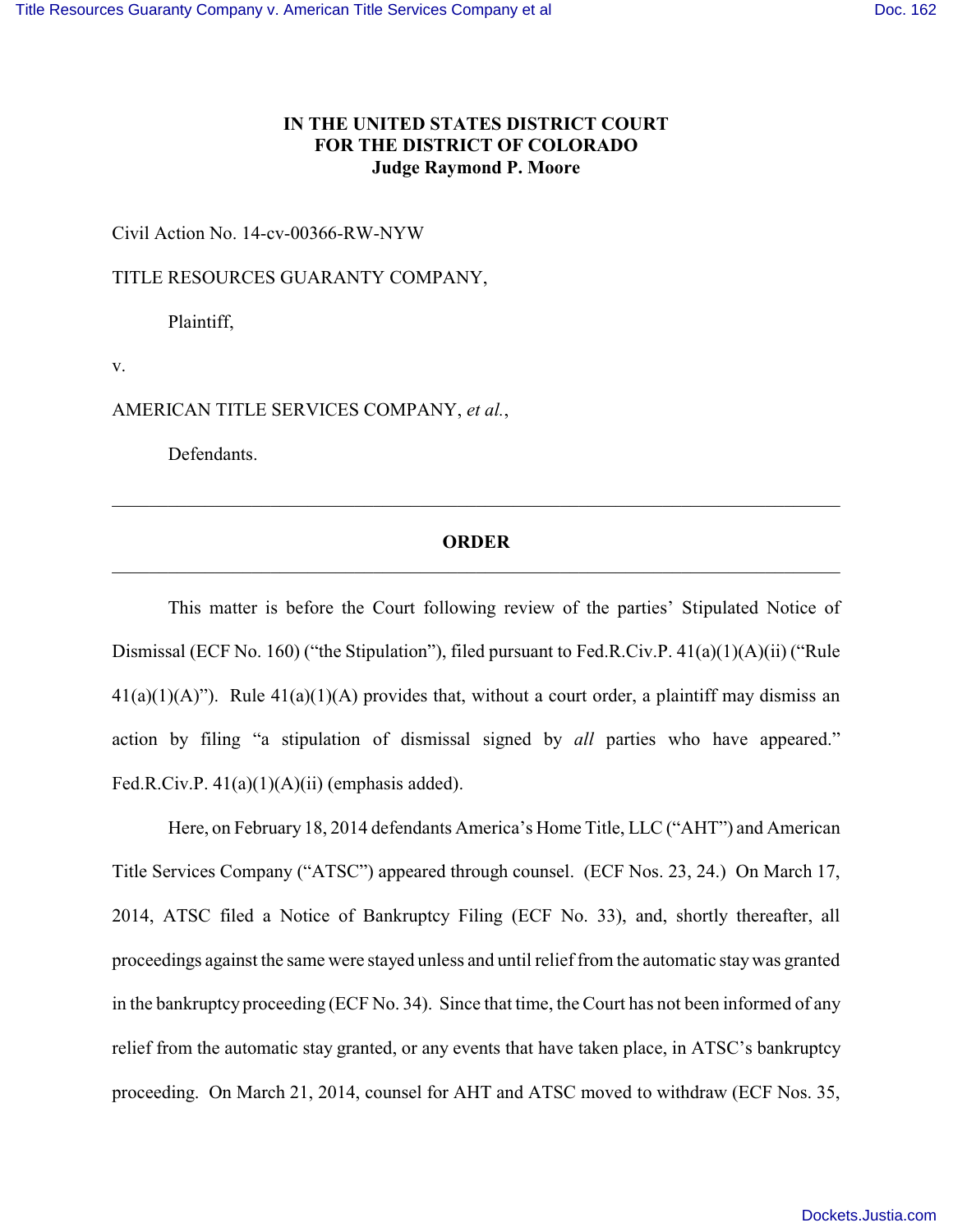36), and, on April 14, 2014, those motions were granted (ECF Nos. 48). Since that time, AHT and ATSC—both legal entities—have appeared in this case without counsel, in violation of D.C. Colo. L.Atty.R. 5(b), or, at least, without counsel filing a notice of appearance on their behalf as required by D.C. Colo. L.Atty.R. 5(a)(1).

Nonetheless, as noted *supra*, on January 29, 2016, the parties filed the Stipulation. The Stipulation appears to purport that *all* parties, "through their respective counsel," have agreed to move for dismissal with prejudice of this action. (*See* ECF No. 160 at 1.) *All* parties, though, have not signed the Stipulation. Notably, defendant AHT is absent from the signature pages of the Stipulation. (*See id*. at 2-3.) Moreover, although defendant ATSC appears on the signature pages of the Stipulation, it appears through counsel Theodore J. Hartl as the attorney for "ATSC Trustee." (*See id*. at 2.) Suffice to say, Attorney Hartl has made no appearance nor has he filed any document in this case, and thus, his appearance through the Stipulation violates Local Attorney Rule 5(a)(1).

In light of all of the above, the Clerk is ORDERED to STRIKE the Stipulated Notice of Dismissal (ECF No. 160) as in violation of the Local Rules and Rule  $41(a)(1)(A)$ , and RE-OPEN this case. The parties may file a revised joint notice of dismissal under Rule  $41(a)(1)(A)$ , however, any such notice must contain the signatures of AHT and ATSC through counsel that have appeared in this action. Alternatively, plaintiff may move under Fed.R.Civ.P. 41(a)(2) to dismiss this action. **The parties or plaintiff shall until February 29, 2016 to file a dismissal that complies with this Order.**<sup>1</sup>

 $1$  Upon independent research, the Court is aware that Attorney Hartl represents the Chapter 7 Trustee in ATSC's bankruptcy proceeding. (*See* Bankr. D.Co. Case No. 14-br-12894, ECF No. 100.) The Court is further aware that the Bankruptcy Court has approved the Settlement Agreement arising from this case. (*See* Bankr. D.Co. Case No. 14-br-12894, ECF No. 358.) The Court notes, however, that AHT is not a party to the agreement filed with the Bankruptcy Court. (*See* Bankr. D.Co. Case No. 14-br-12894, ECF No. 346-1 at 2.) The Court will leave it to the parties to determine what this means in terms of how dismissal is sought under Rule 41(a).